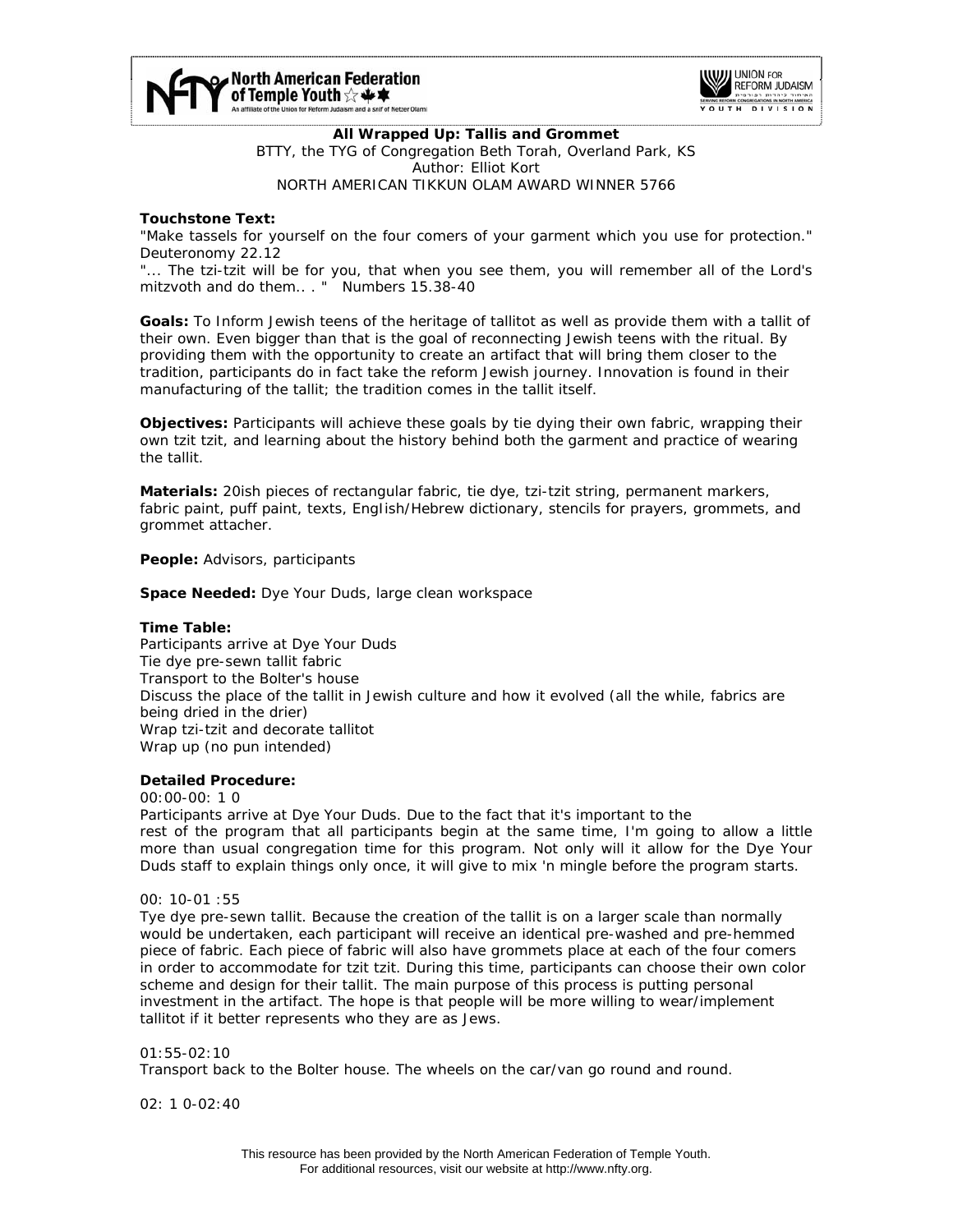



Discuss the place of the tallit in Jewish culture and how it evolved: (before anything begins, the still wet tallitot-in-the-making will be put into a clothes drier and dried) This part of the program will take place in a quiz like format entitled, "The Truth of the Tallit." The group will be split up into two teams, and alternating (multiple choice) questions will be asked about the roots of the tradition, what's required in order for a tallit to be a tallit, and etc. The whole game will test how much people actually know about Tallitot. ::KEY NOTE:: Many of these details will be revealed before the initial tie dye begins, so the people who were paying attention will know more.! have the opportunity to answer questions

### **All Wrapped Up:**

Rules: Each team will have the opportunity to answer questions. It's the usual game rhetoric. No yelling out. No psyche out attempts. No earpieces relaying information from a van parked outside the house.

Questions: What makes a tallit?

- 1. How big does a tallit have to be?
- a. Big enough for an adolescent to wrap around themselves.
- b. Big enough to clothe an infant who is old enough to walk.
- c. Big enough to drape over a school bus.
- 2. Shatnez is the rule stating that tallitot cannot be made of. . .
- a. Wool
- b. Linen
- c. Wool and Linen (violates the law of shatnez)
- 3. Tzi-tziot must be made of. .
- a. Wool
- b. Cotton.
- c. Twine
- d. Either wool, or whatever fabric the taBit is made of

4. True or False, there are two types of tallitot; tallit katan and tallit gadol. (True)

The Origins of Tallit

1. The original commandments to wear tallitot come from the hope that they would protect the wearer from.. *.*

a. Lust (tell the midrash of the rabbinical student who visits a woman of repute only to be thwarted by his tzi-tzit smacking him in the face on the way to temptation)

- b. Pain
- c. Evil spirits
- 2. Another main purpose of the talIit is to remind the wearer to. . .
- a. Remember the commandments
- b. Help beautify ourselves for God
- c. Both of the above

### 02:40-03:40

Wrap tzi-tzit and decorate tallitot. Before any artistic inspirations get under way, it is time to fascine grommets and wrap the tzi-tzit. Participants will be instructed as to the manner of wrapping and tying of knots, as well as the gammatria involved. 8 (strings) + 5 (double knots)  $+$  400 (adding the worths of Tet {400}, 2 yuds {10 each}, and two Tzadik {90 each} = 613). Now, the creative juices get to flow! Each participant will have the opportunity to decorate their talIitot with sharpies, puff paint, and fabric paint. We had the prayer for the wearing of the talIit as well as a Hebrew dictionary on hand in case people wanted to write a message of